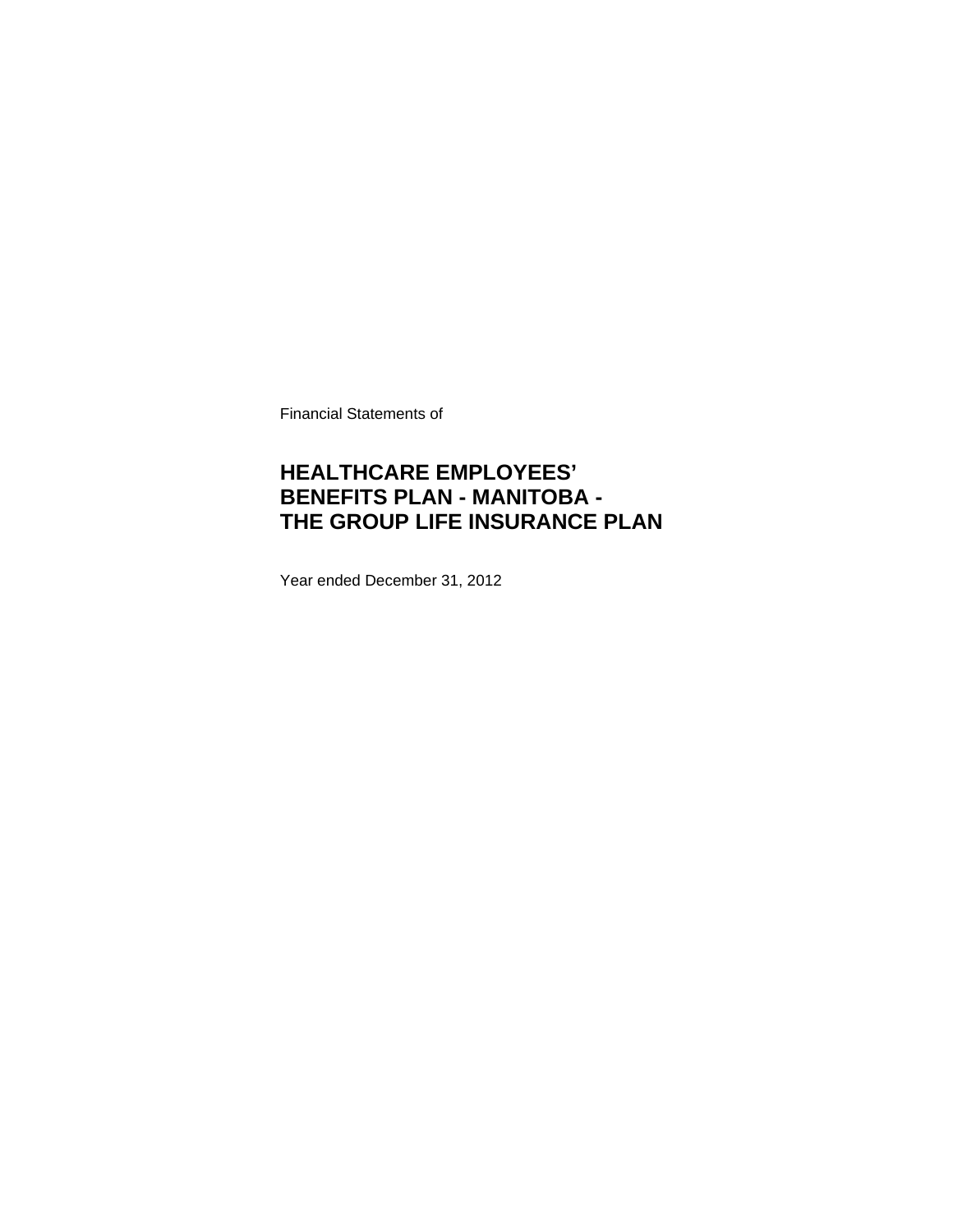

**KPMG LLP**<br> **Chartered Accountants**<br> **Chartered Accountants**<br>
Tax (204) 957-0808 **Chartered Accountants**<br>Suite 2000 - One Lombard Place Winnipeg MB R3B 0X3 Canada

Internet www.kpmg.ca

### **INDEPENDENT AUDITORS' REPORT**

To the Board of Trustees of Healthcare Employees' Benefits Plan - Manitoba - The Group Life Insurance Plan

We have audited the accompanying financial statements of Healthcare Employees' Benefits Plan -Manitoba - The Group Life Insurance Plan, which comprise the statement of financial position as at December 31, 2012, the statements of changes in net assets available for benefits and changes in benefit obligations for the year then ended, and notes, comprising a summary of significant accounting policies and other explanatory information.

#### *Management's Responsibility for the Financial Statements*

Management is responsible for the preparation and fair presentation of these financial statements in accordance with Canadian accounting standards for pension plans, and for such internal control as management determines is necessary to enable the preparation of financial statements that are free from material misstatement, whether due to fraud or error.

#### *Auditors' Responsibility*

Our responsibility is to express an opinion on these financial statements based on our audit. We conducted our audit in accordance with Canadian generally accepted auditing standards. Those standards require that we comply with ethical requirements and plan and perform the audit to obtain reasonable assurance about whether the financial statements are free of material misstatement.

An audit involves performing procedures to obtain audit evidence about the amounts and disclosures in the financial statements. The procedures selected depend on our judgment, including the assessment of the risks of material misstatement of the financial statements, whether due to fraud or error. In making those risk assessments, we consider internal control relevant to the entity's preparation and fair presentation of the financial statements in order to design audit procedures that are appropriate in the circumstances, but not for the purpose of expressing an opinion on the effectiveness of the entity's internal control. An audit also includes evaluating the appropriateness of accounting policies used and the reasonableness of accounting estimates made by management, as well as evaluating the overall presentation of the financial statements.

We believe that the audit evidence we have obtained is sufficient and appropriate to provide a basis for our audit opinion.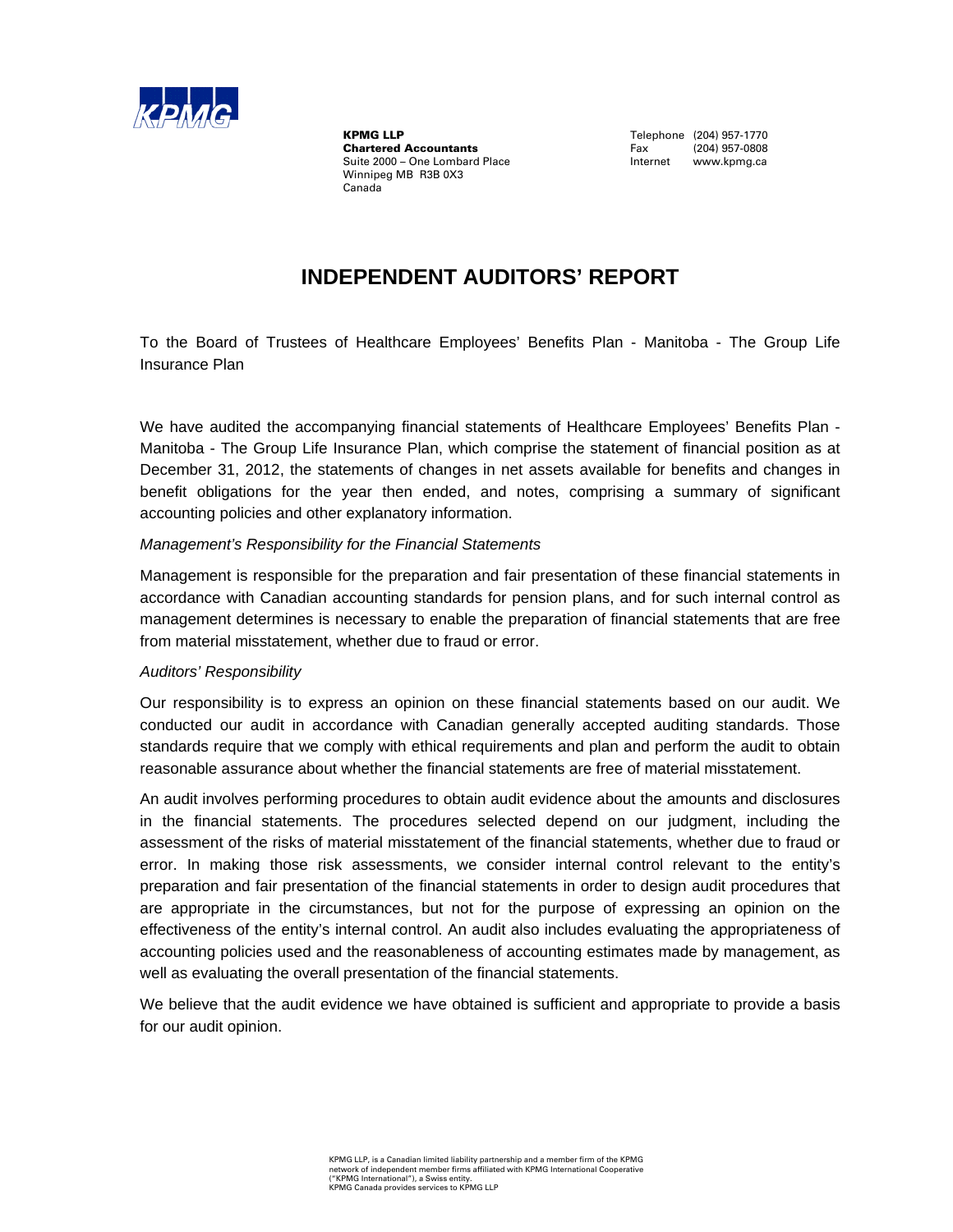

### *Opinion*

In our opinion, the financial statements present fairly, in all material respects, the financial position of Healthcare Employees' Benefits Plan - Manitoba - The Group Life Insurance Plan as at December 31, 2012, and its changes in net assets available for benefits and changes in its benefit obligations for the year then ended in accordance with Canadian accounting standards for pension plans.

 $KPMG$  14P

Chartered Accountants

June 19, 2013 Winnipeg, Canada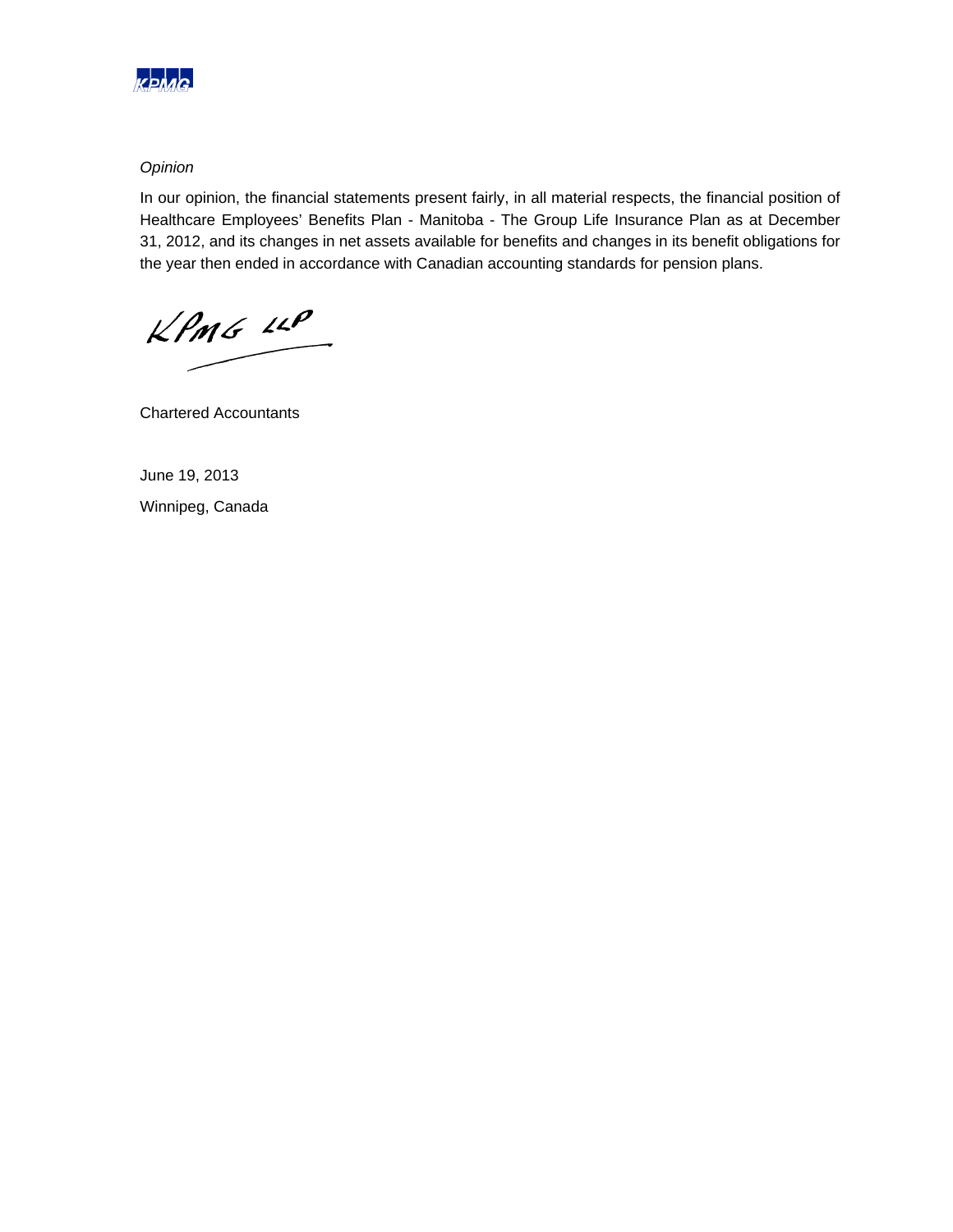**Statement of Financial Position** 

December 31, 2012, with comparative figures for 2011

|                                                                                                              | <b>Active Plan</b>       | Paid-up Plan                        | 2012<br>Total                         | 2011<br>Total            |
|--------------------------------------------------------------------------------------------------------------|--------------------------|-------------------------------------|---------------------------------------|--------------------------|
| Assets                                                                                                       |                          |                                     |                                       |                          |
| Cash                                                                                                         | \$<br>3,615,634          | \$<br>248,035                       | \$<br>3,863,669                       | s<br>1,853,813           |
| Premiums receivable                                                                                          | 742,084                  |                                     | 742,084                               | 736,968                  |
| Investments, at fair value (note 3):<br>Equity pooled funds<br>Bond pooled funds<br>Real estate pooled funds | 14,010,872<br>25,326,350 | 5,691,212<br>3,479,372<br>1,036,919 | 19,702,084<br>28,805,722<br>1,036,919 | 17,463,972<br>28,365,340 |
| Prepaid expenses                                                                                             | 6,446                    |                                     | 6,446                                 | 6,719                    |
| Due to (from) plans                                                                                          | 152,734                  | (152, 734)                          |                                       |                          |
| Due from The Great-West Life<br>Assurance Company (note 4)                                                   | 3,311,216                |                                     | 3,311,216                             | 3,762,621                |
| <b>Total assets</b>                                                                                          | 47, 165, 336<br>\$       | 10,302,804<br>\$                    | 57,468,140<br>S                       | S<br>52,189,433          |
| Liabilities                                                                                                  |                          |                                     |                                       |                          |
| Claims payable and accrued<br>liabilities                                                                    | S<br>1,672,717           | S<br>91,908                         | S<br>1,764,625                        | S<br>1,629,461           |
| Government remittances payable                                                                               | 39,790                   | 49                                  | 39,839                                | 6,292                    |
| Due to Healthcare Employees'<br>Pension Plan - Manitoba (note 13)                                            | 96,672                   |                                     | 96,672                                | 115,130                  |
| <b>Total liabilities</b>                                                                                     | 1,809,179                | 91,957                              | 1,901,136                             | 1,750,883                |
| Net assets available for benefits                                                                            | 45,356,157               | 10,210,847                          | 55,567,004                            | 50,438,550               |
| Actuarial value of benefit<br>obligations (note 6):                                                          |                          |                                     |                                       |                          |
| Future paid-up insurance                                                                                     |                          | 9,395,000                           | 9,395,000                             | 9,245,000                |
| Disability life waiver                                                                                       | 15,827,000               |                                     | 15,827,000                            | 15,662,000               |
| Commitment (note 14)                                                                                         | 15,827,000               | 9,395,000                           | 25,222,000                            | 24,907,000               |
| Excess of net assets available for<br>benefits over benefit obligations<br>(note 7)                          | 29,529,157<br>s          | $\mathbb S$<br>815,847              | \$                                    |                          |
|                                                                                                              |                          |                                     | 30,345,004                            | \$<br>25,531,550         |

See accompanying notes to financial statements.

Approved by the Trustees: Chair

raleizhi Vice-Chair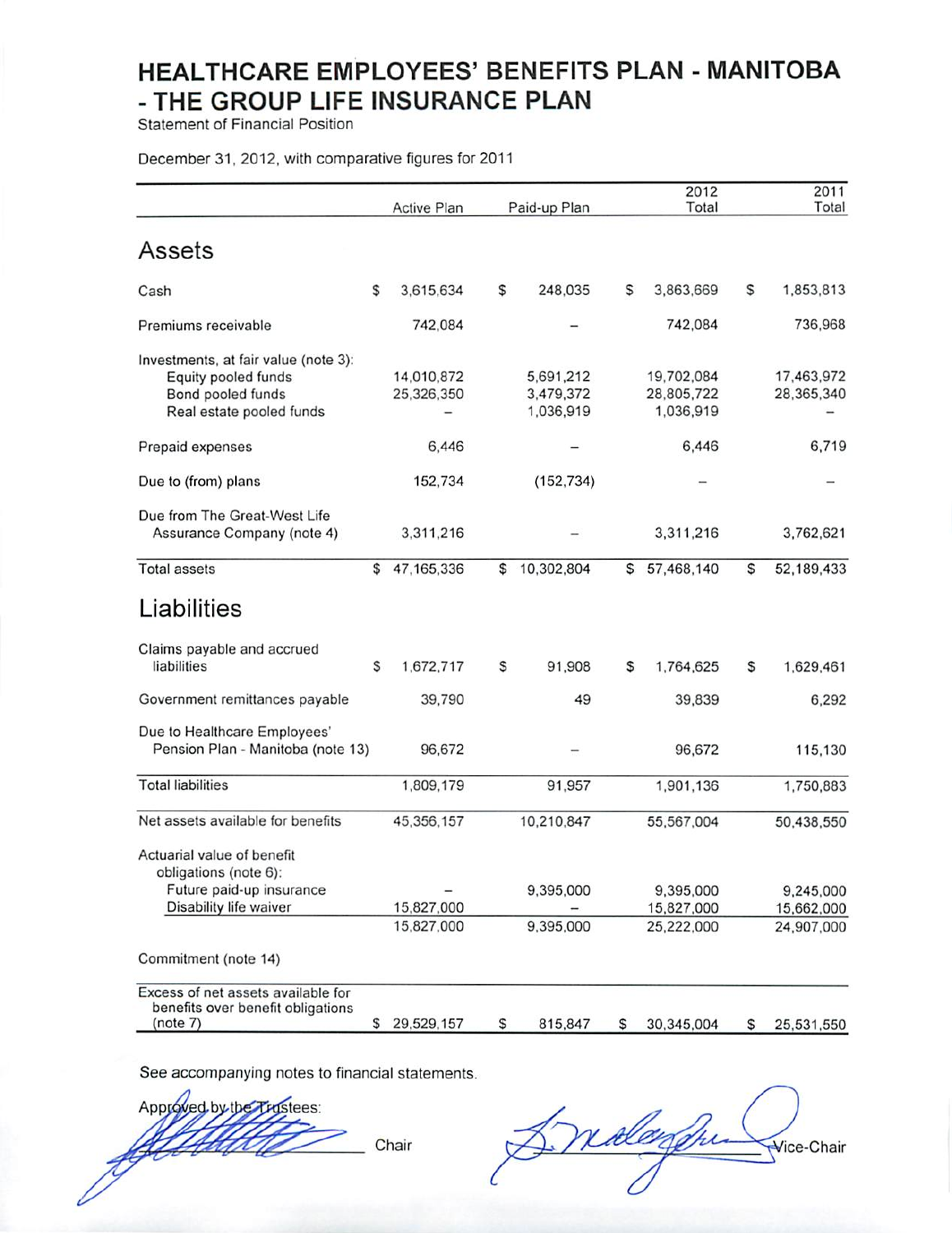Statement of Changes in Net Assets Available for Benefits

|                                    |                    |                  | 2012             | 2011            |
|------------------------------------|--------------------|------------------|------------------|-----------------|
|                                    | <b>Active Plan</b> | Paid-up Plan     | Total            | Total           |
|                                    |                    |                  |                  |                 |
| Increases:<br>Premiums             | \$.                | \$               | \$               | \$              |
|                                    | 10,411,666         |                  | 10,411,666       | 10,053,848      |
| Investment income (note 8)         | 2,559,517          | 412,789          | 2,972,306        | 1,661,772       |
| Other interest income              | 22,923             | 5,592            | 28,515           |                 |
| Current period change in           |                    |                  |                  |                 |
| fair value of investments          | 394,876            | 554,438          | 949,314          |                 |
|                                    | 13,388,982         | 972,819          | 14,361,801       | 11,715,620      |
| Decreases:                         |                    |                  |                  |                 |
| Current period change in           |                    |                  |                  |                 |
| fair value of investments          |                    |                  |                  | 508,026         |
| Claims incurred                    | 6,961,795          | 257,247          | 7,219,042        | 6,128,219       |
|                                    |                    |                  |                  |                 |
| Administrative expenses            |                    |                  |                  |                 |
| (note 9)                           | 1,650,350          | 145,826          | 1,796,176        | 1,269,175       |
| Stop loss premiums [note 11(d)]    | 218,129            |                  | 218,129          | 210,494         |
|                                    | 8,830,274          | 403,073          | 9,233,347        | 8,115,914       |
| Increase in net assets available   |                    |                  |                  |                 |
| for benefits                       | 4,558,708          | 569,746          | 5,128,454        | 3,599,706       |
|                                    |                    |                  |                  |                 |
| Net assets available for benefits, |                    |                  |                  |                 |
| beginning of year                  | 40,797,449         | 9,641,101        | 50,438,550       | 46,838,844      |
|                                    |                    |                  |                  |                 |
| Net assets available for benefits, |                    |                  |                  |                 |
| end of year                        | 45,356,157<br>\$   | 10,210,847<br>\$ | 55,567,004<br>S. | 50,438,550<br>S |

Year ended December 31, 2012, with comparative figures for 2011

See accompanying notes to financial statements.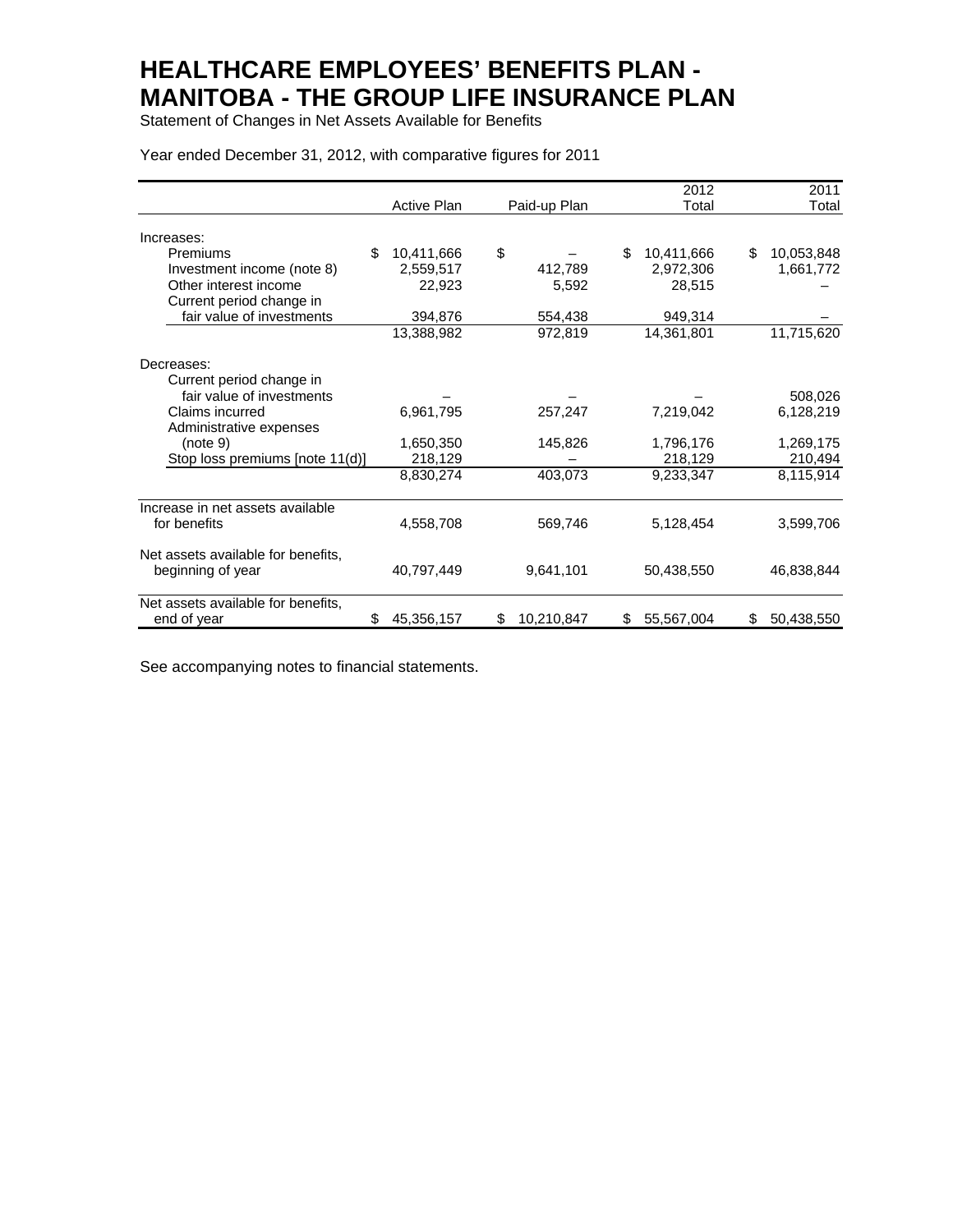Statement of Changes in Benefit Obligations

Year ended December 31, 2012, with comparative figures for 2011

|                                                                                                                                                                                             |   | Active Plan           | Paid-up Plan                                        |     | 2012<br>Total                                             | 2011<br>Total                                                    |
|---------------------------------------------------------------------------------------------------------------------------------------------------------------------------------------------|---|-----------------------|-----------------------------------------------------|-----|-----------------------------------------------------------|------------------------------------------------------------------|
| Actuarial value of benefit<br>obligations, beginning of year<br>Claims paid<br>Interest accrued on benefits<br>Effect of experience gains and losses<br>Effect of change in valuation basis | S | 15,662,000<br>165,000 | \$<br>9,245,000<br>(263,000)<br>501.000<br>(88,000) | \$. | 24,907,000<br>(263,000)<br>501.000<br>(88,000)<br>165,000 | \$<br>21,026,000<br>(235,000)<br>499,000<br>554.000<br>3,063,000 |
|                                                                                                                                                                                             |   |                       |                                                     |     |                                                           |                                                                  |
| Actuarial value of benefit<br>obligations, end of year                                                                                                                                      |   | 15,827,000            | 9,395,000                                           |     | 25,222,000                                                | 24,907,000                                                       |

See accompanying notes to financial statements.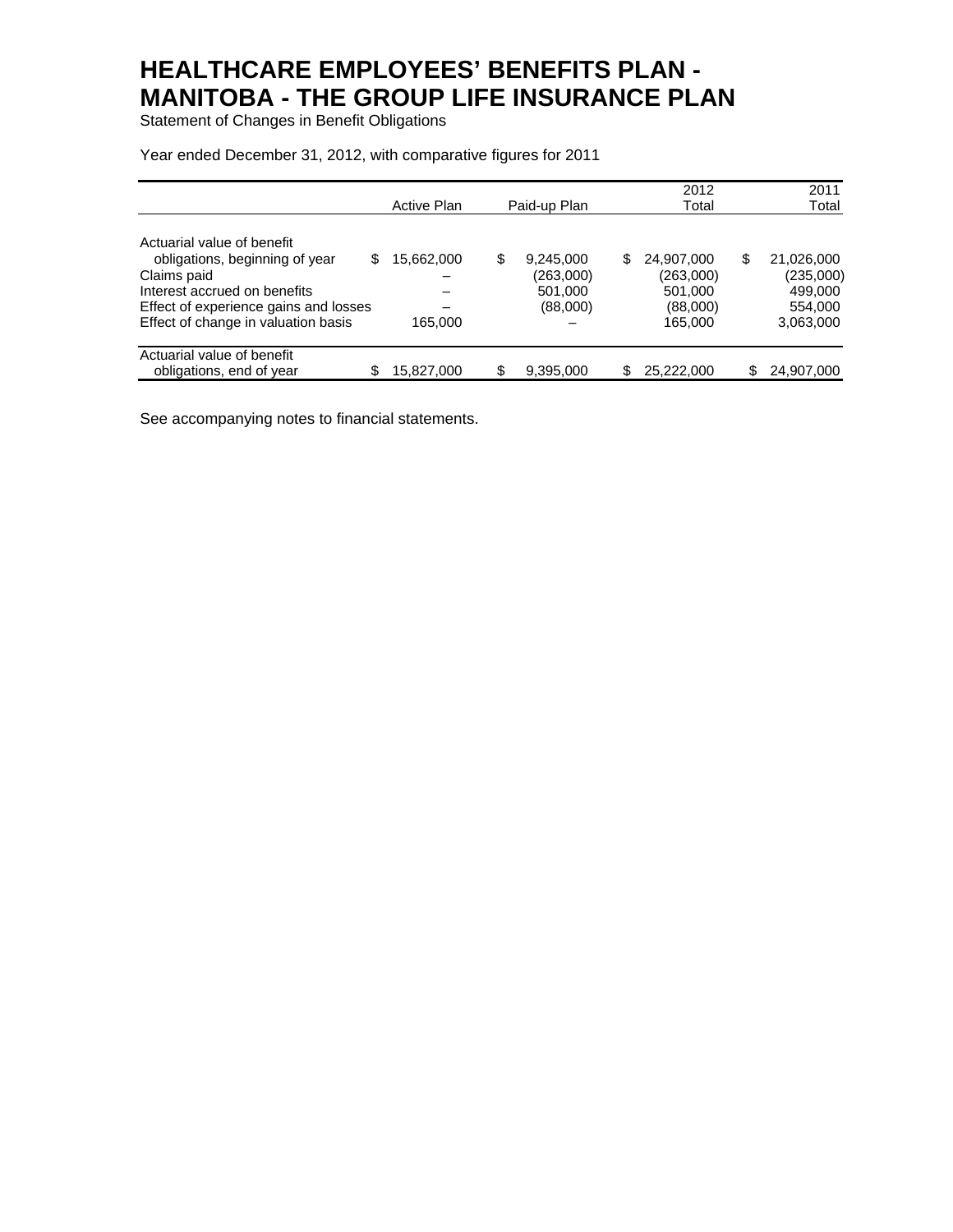Notes to Financial Statements

Year ended December 31, 2012

#### **1. General and description of the Plan:**

The Healthcare Employees' Benefits Plan - Manitoba (HEBP) is jointly trusteed which includes the group life insurance plan (the Plan) for healthcare employees in Manitoba.

The Plan is a trust under the *Income Tax Act.* By virtue of Canada Revenue Agency (CRA) administrative rules, the Plan is viewed as a health and welfare trust and calculates its income for tax purposes under CRA administrative guidelines.

The group life insurance plan provides basic, dependent and family life insurance and accidental death and dismemberment benefits to participating employees. The group life insurance plan is comprised of two plans: the Active Plan and the Paid-up Plan (the Plans). The Active Plan began January 1, 1983 and serves those employees who joined subsequent to that date. The Paid-up Plan is for a closed group of employees who were part of the plan prior to January 1, 1983. Claims administration for these plans is provided by The Great-West Life Assurance Company (Great-West Life).

### **2. Significant accounting policies:**

(a) Basis of preparation:

The Plan follows Canadian accounting standards for pension plans for accounting policies related to its investment portfolio and benefit obligations. In selecting or changing accounting policies that do not relate to its investment portfolio or benefit obligations, the Plan complies on a consistent basis with Canadian accounting standards for private enterprises.

These financial statements are prepared on a going concern basis and present the aggregate financial position of the Plan as a separate financial reporting entity, independent of the participating employers and members. Only the assets and obligations to members eligible to participate in the Plan have been included in these financial statements. These financial statements do not portray the funding requirements of the Plan or the benefit security of the individual plan members.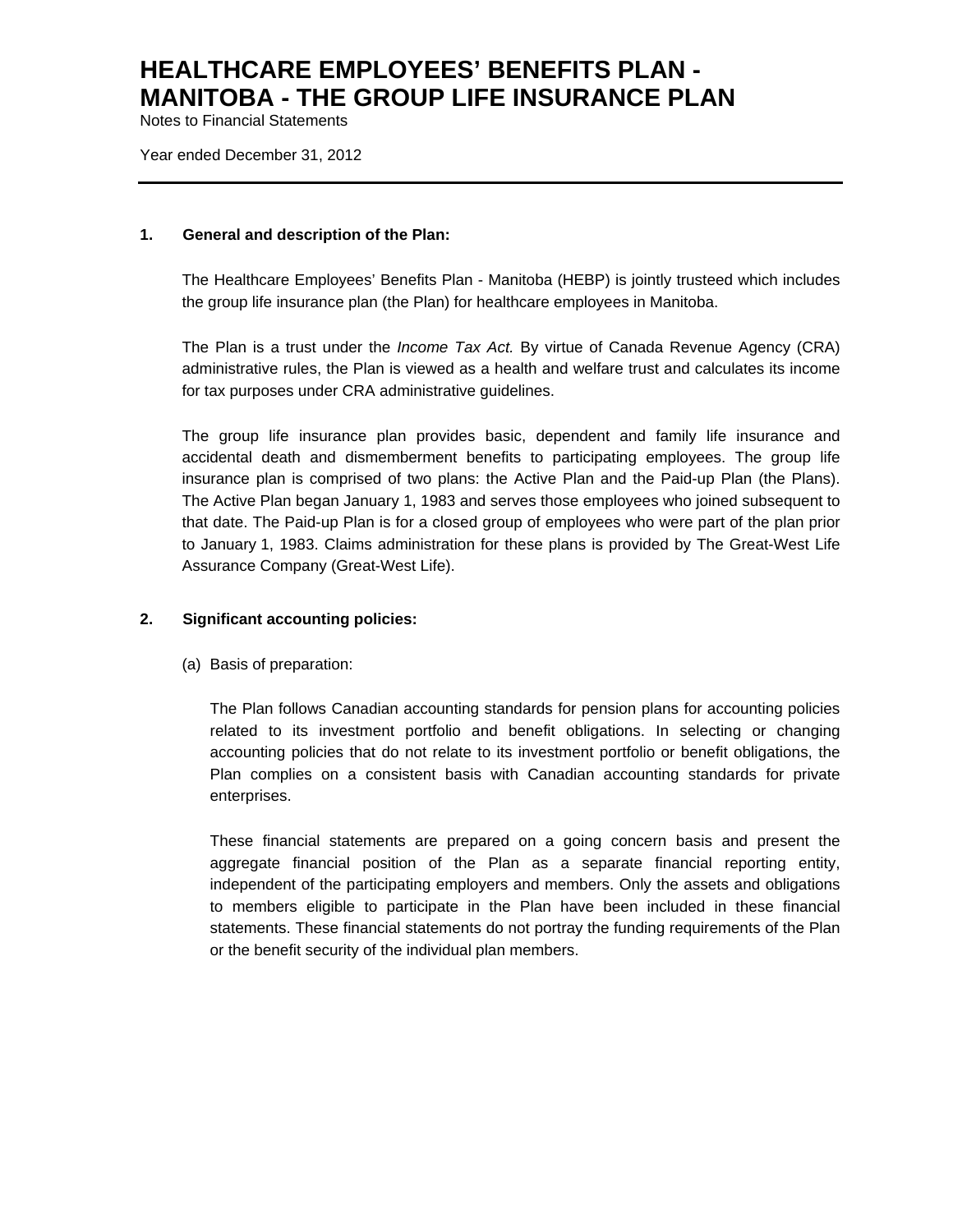Notes to Financial Statements (continued)

Year ended December 31, 2012

### **2. Significant accounting policies (continued):**

(b) Financial instruments:

Financial instruments are recorded at fair value on initial recognition. Freestanding derivative instruments that are not in a qualifying hedging relationship, cash and investments are subsequently measured at fair value. All other financial instruments are subsequently measured at cost or amortized cost, unless management has elected to carry the instruments at fair value. The Plan has elected not to carry any such financial instruments at fair value.

Transaction costs incurred on the acquisition of financial instruments measured subsequently at fair value are expensed as incurred. All other financial instruments are adjusted by transaction costs incurred on acquisition and financing costs. These costs are amortized using the straight-line method.

(c) Fair value measurement:

Fair value is the amount for which an asset could be exchanged, or a liability settled, between knowledgeable, willing parties in an arm's length transaction on the measurement date. The Plan uses closing market price for fair value measurement.

When available, the Plan measures the fair value of an instrument using quoted prices in an active market for that instrument. A market is regarded as active if quoted prices are readily and regularly available and represent actual and regularly occurring market transactions on an arm's length basis.

If a market for a financial instrument is not active, then the Plan establishes fair value using a valuation technique. Valuation techniques include using recent arm's length transactions between knowledgeable, willing parties (if available), reference to the current fair value of other instruments that are substantially the same, discounted cash flow analyses and option pricing models.

All changes in fair value, other than interest and dividend income, are recognized in the statement of changes in net assets available for benefits as part of the current period change in fair value of investments.

The equity, bond and real estate pooled funds are recorded at fair values established by the respective fund trustee.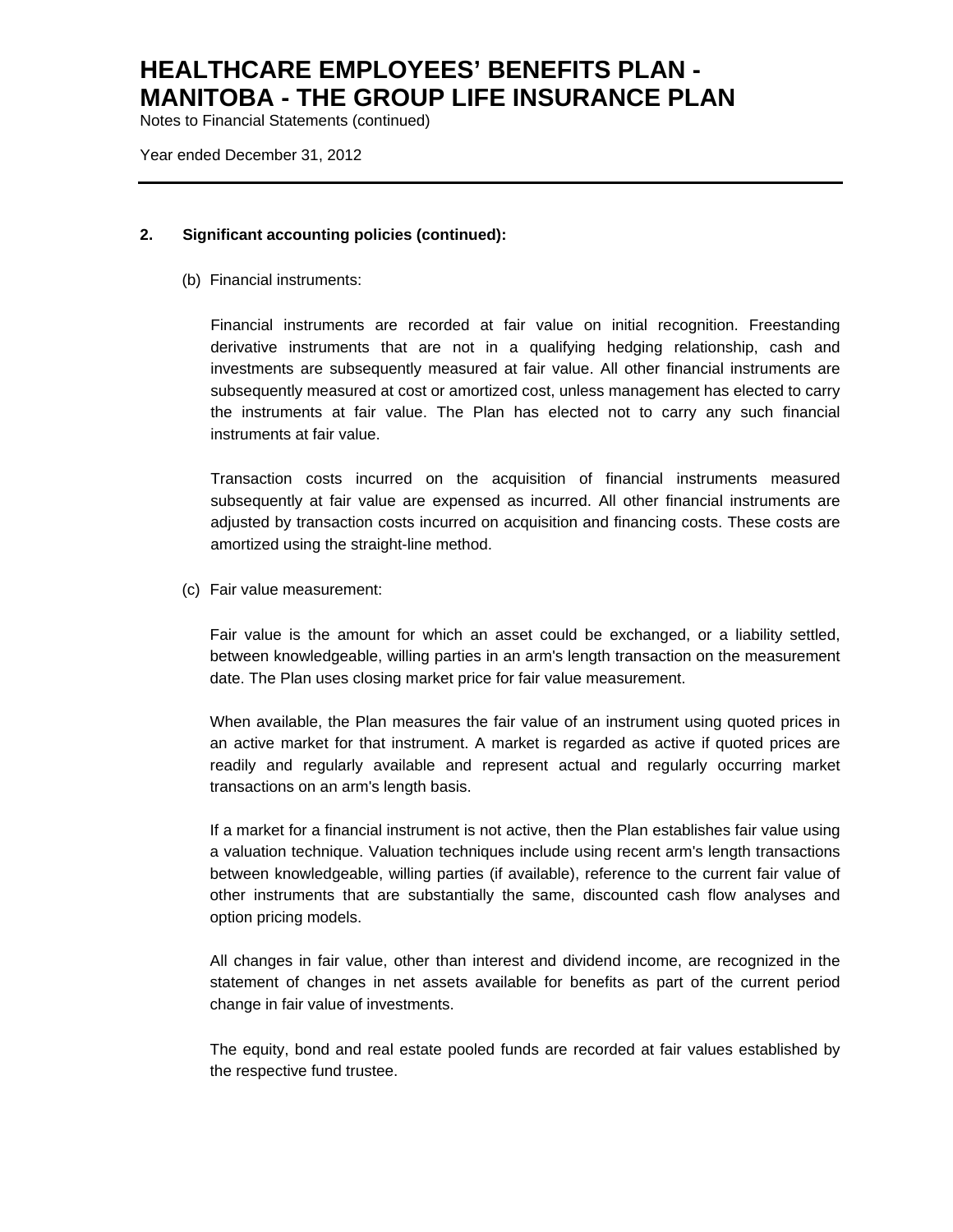Notes to Financial Statements (continued)

Year ended December 31, 2012

### **2. Significant accounting policies (continued):**

(d) Foreign currency transactions and balances:

Transactions in foreign currencies are translated into Canadian dollars at the exchange rate at the dates of the transactions. Monetary assets and liabilities denominated in foreign currencies at the reporting date are retranslated into Canadian dollars at the exchange rate at that date.

Foreign currency differences arising on retranslation are recognized in the statement of changes in net assets available for benefits within current period change in fair value of investments.

- (e) Investment transactions and income recognition:
	- (i) Investment transactions:

Investment transactions are accounted for on a trade date basis.

(ii) Income recognition:

Investment income includes interest and dividend income. Investment income has been accrued as reported by the issuer of the pooled funds.

(f) Premiums:

Premiums recorded in the statement of changes in net assets available for benefits include the employees' and employers' share of the premiums required for the group life insurance coverage. Premiums are recorded on an accrual basis.

(g) Claims:

 Claims are recorded in the period in which they are paid or payable. Any claims not paid at fiscal year-end are reflected in claims payable and accrued liabilities.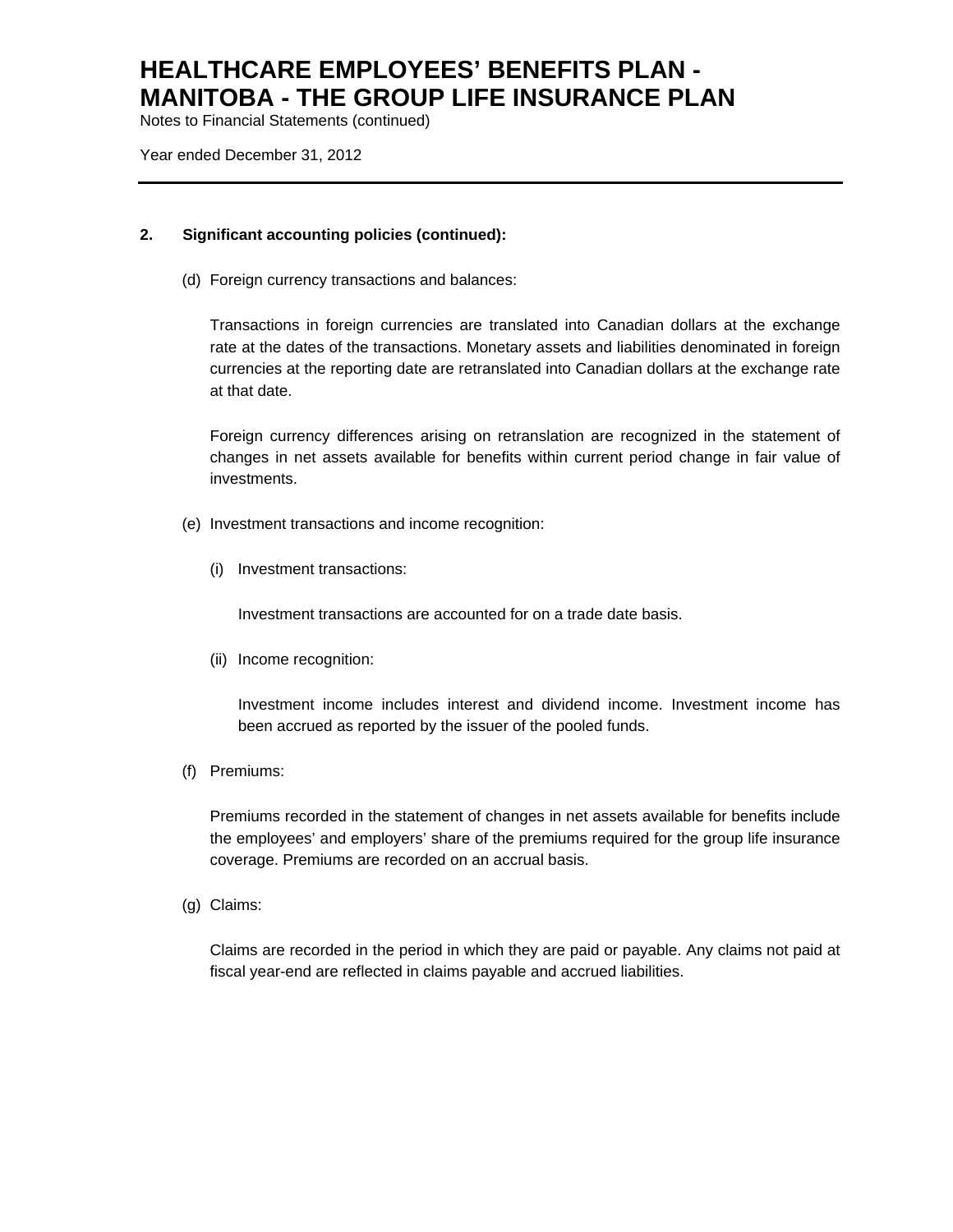Notes to Financial Statements (continued)

Year ended December 31, 2012

### **2. Significant accounting policies (continued):**

(h) Use of estimates:

The preparation of financial statements requires management to make estimates and assumptions that affect the reported amounts of assets and liabilities, the disclosure of contingent assets and liabilities at the date of the financial statements and the reported amounts of increases and decreases in net assets during the year. Significant items subject to such estimates and assumptions include the determination of the actuarial value of benefit obligations. Actual results could differ from those estimates.

### **3. Investments:**

|                                                                      | Active                     | Paid-up                                   | 2012                                    | 2011                       |
|----------------------------------------------------------------------|----------------------------|-------------------------------------------|-----------------------------------------|----------------------------|
|                                                                      | Plan                       | Plan                                      | Total                                   | Total                      |
| Equity pooled funds<br>Bond pooled funds<br>Real estate pooled funds | \$14,010,872<br>25,326,350 | 5,691,212<br>S.<br>3,479,372<br>1,036,919 | \$19,702,084<br>28,805,722<br>1,036,919 | \$17,463,972<br>28,365,340 |
|                                                                      | \$39,337,222               | \$10,207,503                              | \$49,544,725                            | \$45,829,312               |

The investments of the Plan are in equity, bond and real estate pooled funds which yielded rates of return as follows: Active Plan - return of 8.1 percent (2011 - return of 3.6 percent), Paid-up Plan - return of 10.3 percent (2011 - loss of 1.2 percent).

### **4. Due from The Great-West Life Assurance Company:**

The amount due from The Great-West Life Assurance Company represents funds held by The Great-West Life Assurance Company as a reserve for claim fluctuations and accumulated annual claims experience.

Interest was earned on the amount due from The Great-West Life Assurance Company in the amount of 0.25 percent (2011 - 1.20 percent).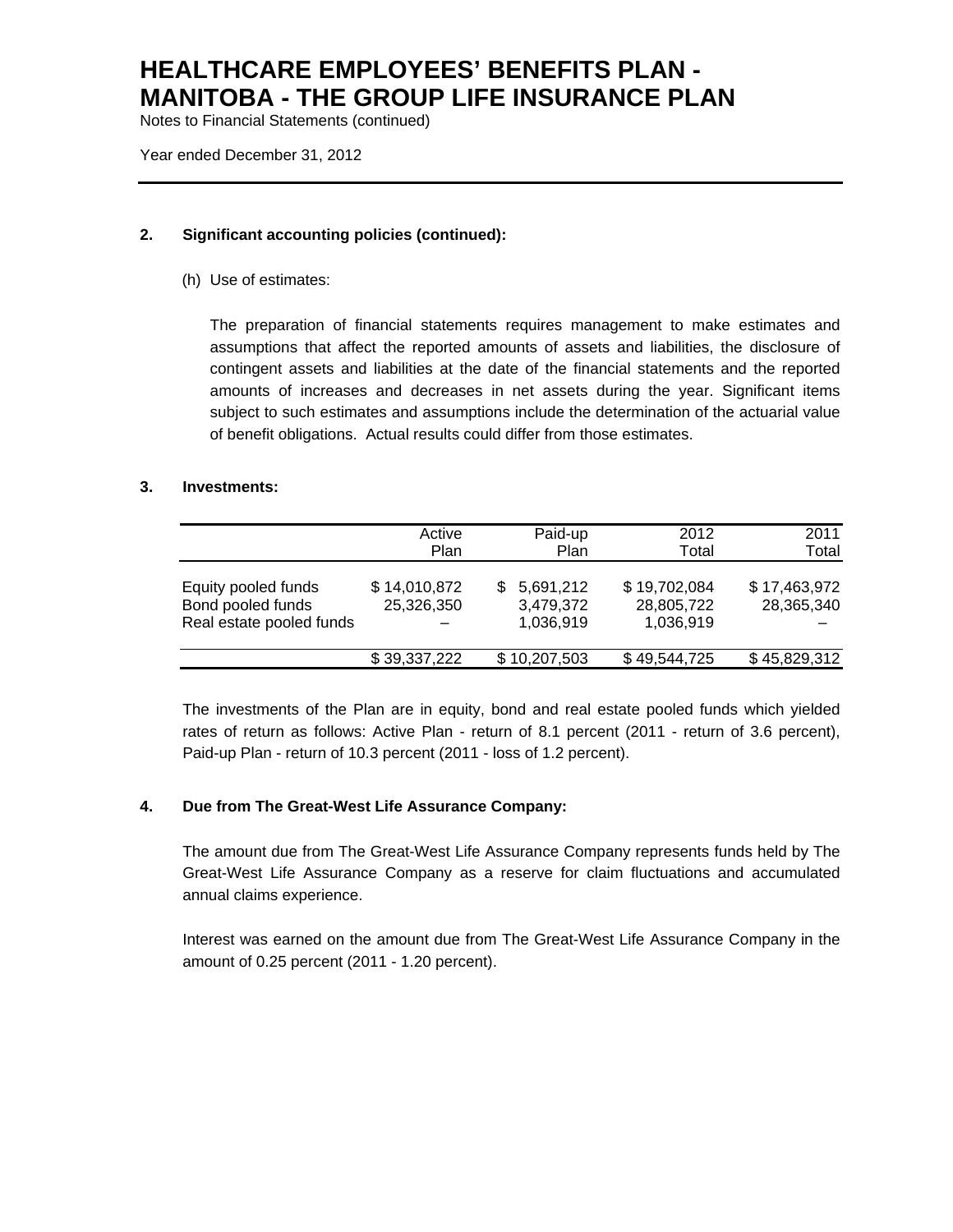Notes to Financial Statements (continued)

Year ended December 31, 2012

#### **5. Role of the actuaries:**

The actuaries have been appointed pursuant to the Trust Agreement. With respect to the preparation of financial statements, the actuaries have been engaged to carry out estimations of the Plan's future paid-up insurance and disability life waiver to the members. The estimations are made in accordance with accepted actuarial practice and reported thereon to the Board of Trustees. In performing the estimation of the liabilities, which are by their nature inherently variable, assumptions are made as to the investment rate of return, mortality, retirement and termination rates and salary increments in the future.

#### **6. Benefit obligations:**

(a) Future paid-up insurance:

The computation of the obligation for future paid-up insurance is performed at least every three years by Eckler Ltd., an independent actuary. The most recent actuarial valuation indicated that at December 31, 2012 the assets of the Paid-up Plan exceeded the actuarially computed liability for future obligations by approximately \$816,000 (2011 - \$396,000). The next actuarial valuation will be prepared as at December 31, 2013.

The assumptions used in determining the actuarial present value of the obligation for future paid-up insurance are management's best estimate and were developed by reference to expected long-term market conditions. Two significant long-term actuarial assumptions used in the valuation were:

- (i) the salary escalation rate was assumed to be 3.5 percent (2011 4.0 percent) annually;
- (ii) the asset rate of return and discount rate were assumed to be 5.5 percent (2011 5.5 percent).

In addition, the actuarial valuation reflects assumptions with regard to mortality, retirement and termination rates.

Since there is no intention of extinguishing the future paid-up insurance obligation in the near term, the obligation is calculated by using the going concern actuarial basis. As underlying conditions change over time, management's best estimate assumptions may also change, which could cause a material change in the actuarial value of the obligation for future paid-up insurance.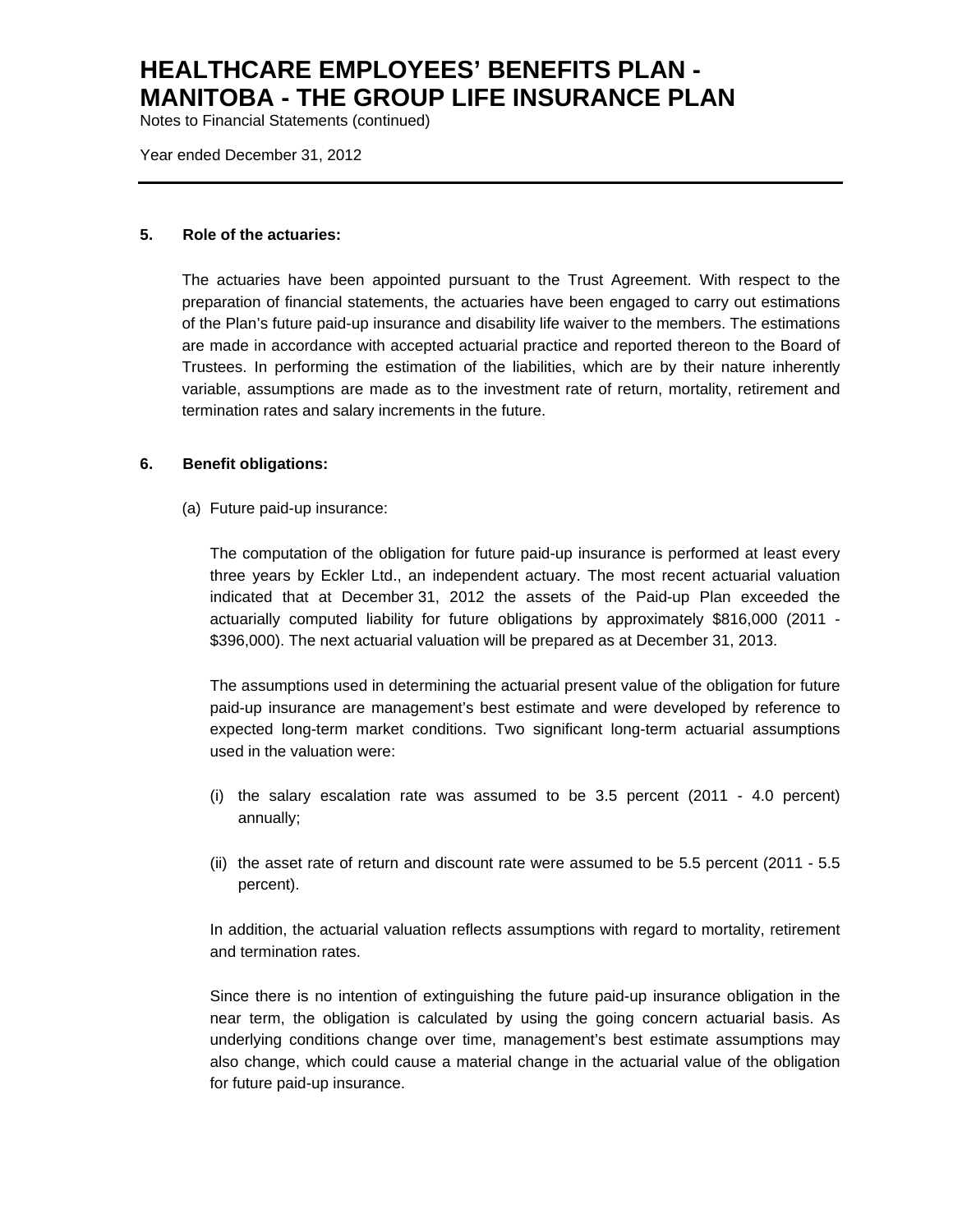Notes to Financial Statements (continued)

Year ended December 31, 2012

### **6. Benefit obligations (continued):**

(b) Disability life waiver:

The obligation for disability life waiver represents the present value of future life insurance claims for members on disability and the present value of future life insurance payments for unreported claims of disabled members and has been estimated, using the experience tables of the November 2001 Group Life Waiver Study prepared by the Canadian Institute of Actuaries and a discount rate of 2.05 percent (2011 - 2.08 percent), in the amount of \$15,827,000 (2011 - \$15,662,000). The calculation of the obligation for disability life waiver has been completed by Morneau Shepell, an independent actuary, as at December 31, 2012. The next actuarial calculation will be prepared as at December 31, 2013.

### **7. Excess of net assets available for benefits over benefit obligations:**

The Board of Trustees has approved the establishment of contribution stabilization reserves and investment reserves. The contribution stabilization reserves have been established at amounts equal to 50 percent of the current year's premiums. The investment reserves have been established at amounts equal to 10 percent of the market value of the investments, for each of the Active Plan and Paid-up Plan. At December 31, 2012, the Board of Trustees has restricted \$8,700,000 (2011 - \$8,300,000) and \$816,000 (2011 - \$396,000) in the Active Plan and Paid-up Plan, respectively, of the excess of net assets available for benefits over benefit obligations for these reserves.

### **8. Investment income:**

|                                          | Active<br>Plan       | Paid-up<br>Plan         |   | 2012<br>Total        | 2011<br>Total        |
|------------------------------------------|----------------------|-------------------------|---|----------------------|----------------------|
| Equity pooled funds<br>Bond pooled funds | 264,675<br>2.294.842 | \$<br>325,523<br>87.266 |   | 377,563<br>2.594.743 | 498,354<br>1,163,418 |
|                                          | 2,559,517            | \$<br>412.789           | S | 2.972.306            | 1,661,772            |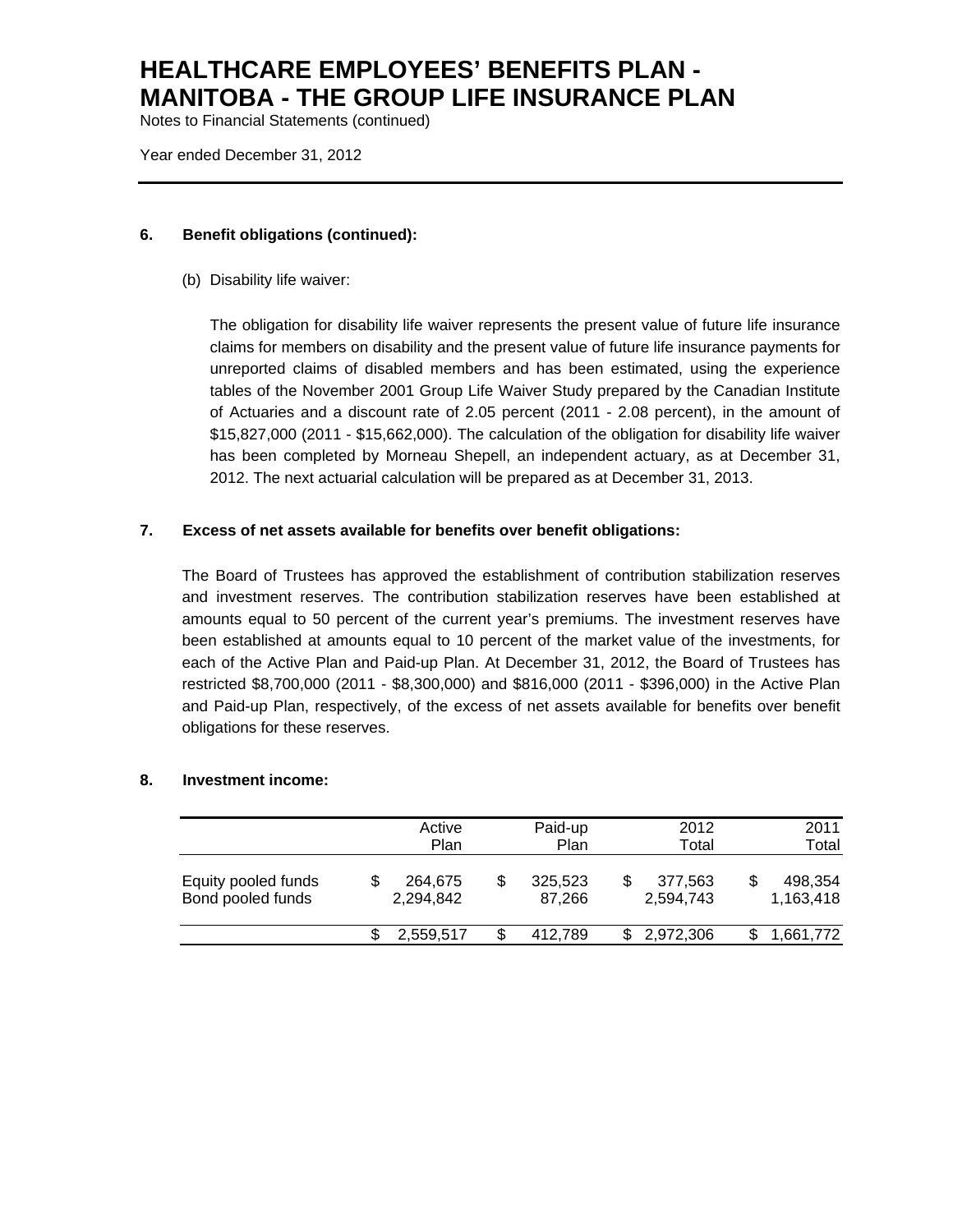Notes to Financial Statements (continued)

Year ended December 31, 2012

#### **9. Administrative expenses:**

|                                               | Active<br>Plan       | Paid-up<br>Plan  |   | 2012<br>Total        |   | 2011<br>Total      |
|-----------------------------------------------|----------------------|------------------|---|----------------------|---|--------------------|
| Investment manager fees \$<br>Administrative: | 83.652               | \$<br>27.099     | S | 110.751              | S | 126.041            |
| <b>Great West Life</b><br>HEBP (note 13)      | 360,376<br>1,206,322 | 5,599<br>113,128 |   | 365,975<br>1,319,450 |   | 339,024<br>804,110 |
|                                               | 1,650,350            | \$<br>145,826    | S | 1,796,176            |   | 1,269,175          |

The details of HEBP administrative expenses are as follows:

|                               |    | 2012      | 2011          |
|-------------------------------|----|-----------|---------------|
|                               |    |           |               |
| Salaries and benefits         | \$ | 666,231   | \$<br>605,187 |
| Trustee and custodial fees    |    | 11,268    | 10,752        |
| <b>Actuarial fees</b>         |    | 44,154    | 22,514        |
| Audit fees                    |    | 5,201     | 5,530         |
| Legal fees                    |    | 45,186    | 17,376        |
| Other administrative expenses |    | 547,410   | 142,751       |
|                               | S  | 1,319,450 | 804,110       |

#### **10. Capital management:**

The main objective of the Plan is to sustain a certain level of net assets, including internally restricted funds, in order to meet the obligations of the Plan. The Plan fulfills its primary objective by adhering to specific investment policies outlined in its Statement of Investment Policies and Procedures (the SIPP), which is reviewed annually by the Plan. The Plan manages net assets by engaging knowledgeable investment managers who are charged with the responsibility of investing existing funds and new funds (current year's employee and employer contributions) in accordance with the approved SIPP. Increases in net assets are a direct result of investment income generated by investments held by the Plan and contributions into the Plan by eligible employees and by the employers. The main use of net assets is for benefit payments to eligible Plan members.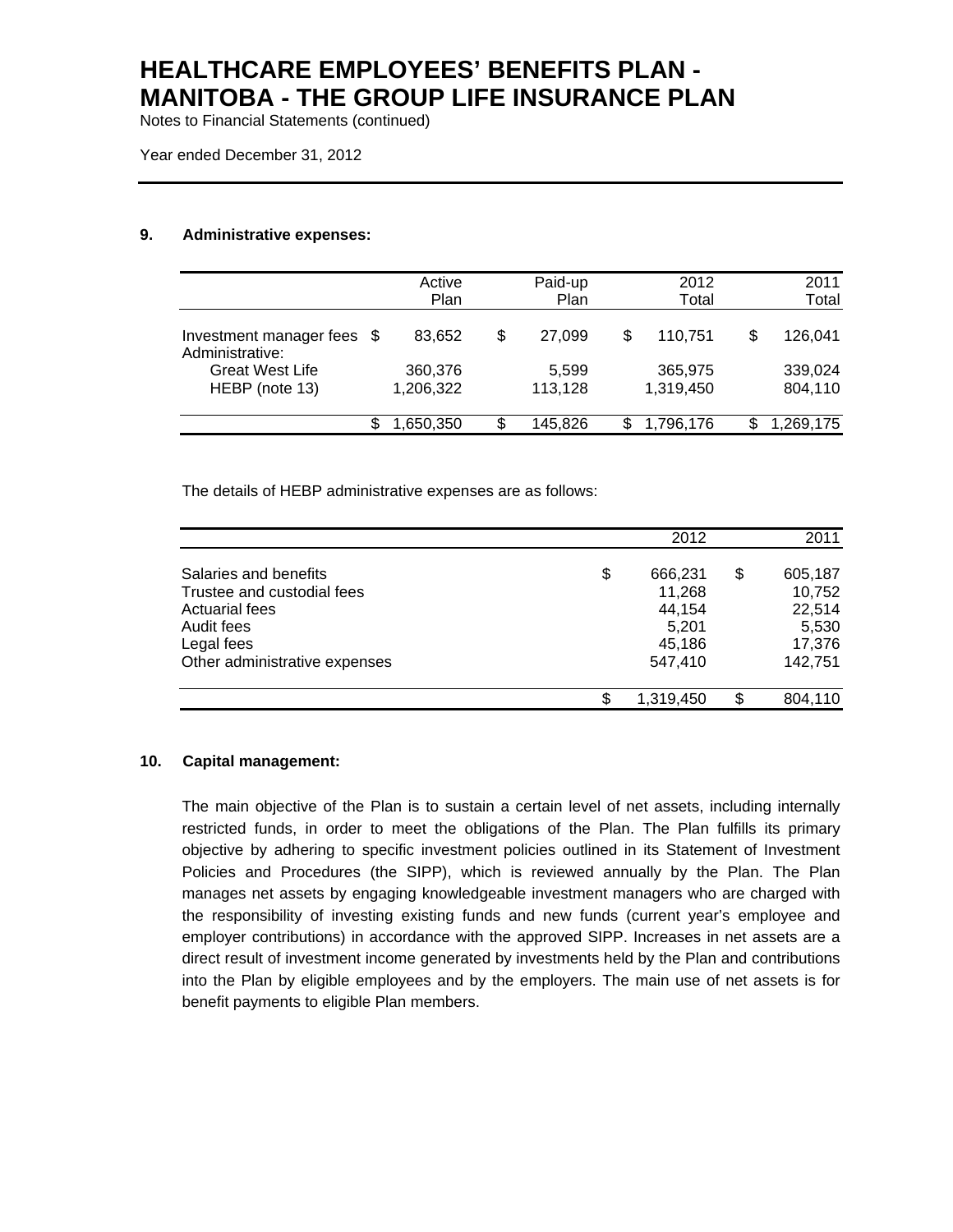Notes to Financial Statements (continued)

Year ended December 31, 2012

#### **11. Risk management:**

- (a) Market risk:
	- (i) Interest rate risk:

Interest rate risk arises from the possibility that changes in interest rates will affect future cash flows or fair values of financial instruments. The Plan's fixed income investments are exposed to the risk that the value of interest-bearing investments will fluctuate due to changes in the level of market interest rates. The Plan's exposure to interest rate risk is concentrated in its investment in the bond pooled funds. To properly manage the Plan's interest rate risk, appropriate guidelines on the weighting and duration for fixed income investments are set and monitored.

The remaining terms to contractual maturity of fixed income investments at December 31 are as follows:

|                                       | 2012                     | 2011                     |
|---------------------------------------|--------------------------|--------------------------|
| One to five years<br>After five years | 14,282,530<br>14.523.192 | 13,800,258<br>14.565.082 |
| Total market value                    | 28.805.722               | 28,365,340               |

As at December 31, 2012, if the prevailing interest rates were raised or lowered by 100 basis points, with all other factors held constant, net assets would likely have decreased or increased, respectively, by approximately \$1,826,000 (2011 - \$1,583,000). The Plan's interest rate sensitivity was determined based on portfolio weighted duration.

(ii) Foreign currency risk:

Foreign currency exposure arises from the Plan's investment in equity and bond pooled funds, which hold investments denominated in U.S. currency. Fluctuations in the relative value of the Canadian dollar against this currency can result in a positive or negative effect on the fair value of investments. The Plan's foreign currency risk is monitored by the investment manager on a quarterly basis.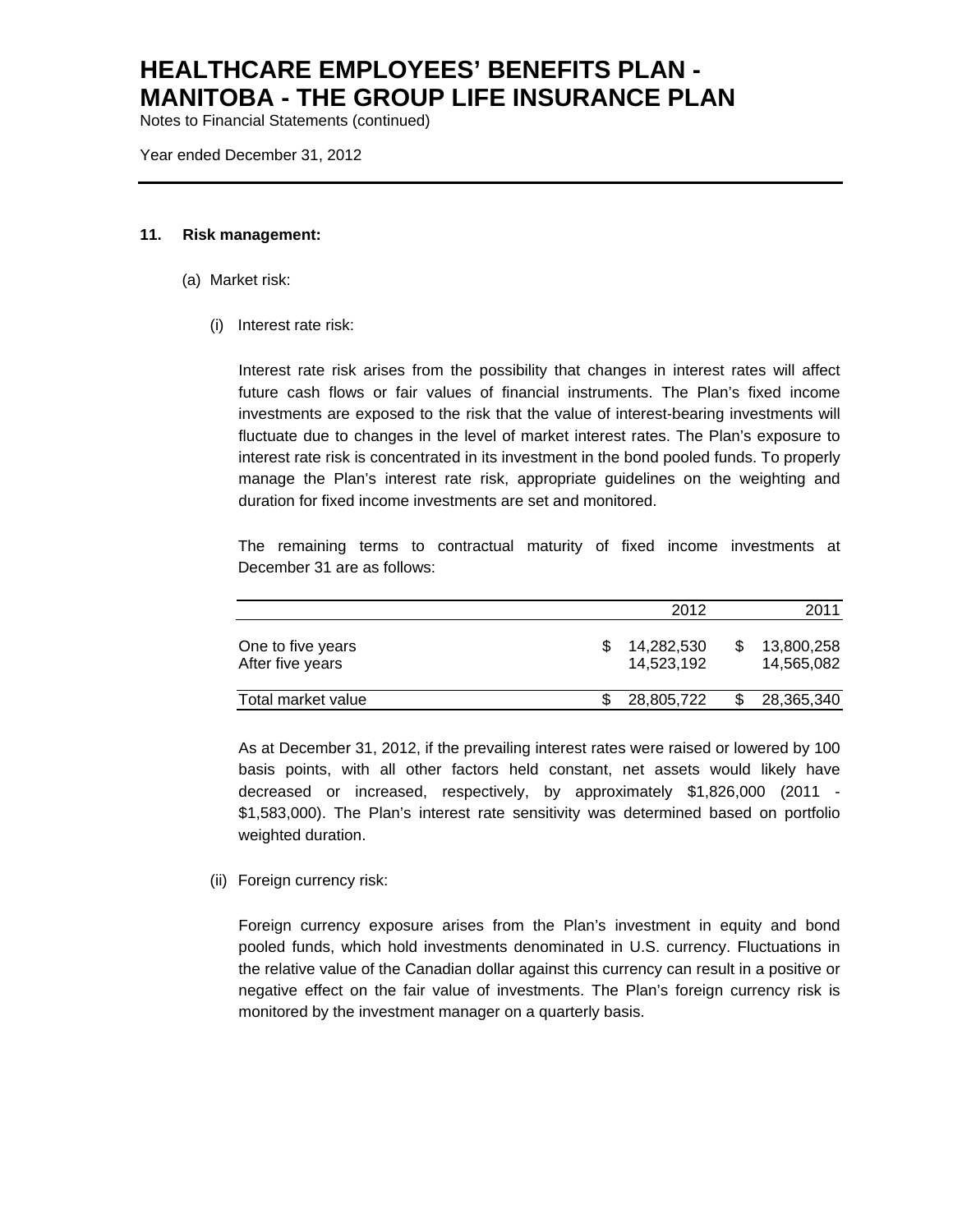Notes to Financial Statements (continued)

Year ended December 31, 2012

#### **11. Risk management (continued):**

The Plan's exposure in investments to foreign currencies to Canadian dollars is shown below:

| As at December 31, 2012 | Actual currency<br>exposure    | %            |
|-------------------------|--------------------------------|--------------|
| Canadian<br>US dollar   | \$<br>38,865,428<br>10,679,297 | 78.4<br>21.6 |
|                         | \$<br>49,544,725               | 100.0        |
|                         |                                |              |
| As at December 31, 2011 | Actual currency<br>exposure    | %            |
| Canadian<br>US dollar   | \$<br>36,500,218<br>9,329,094  | 79.6<br>20.4 |
|                         | \$<br>45,829,312               | 100.0        |

A 10 percent increase or decrease in exchange rates, with all other variables held constant, would result in a charge in unrealized gains (losses) of \$1,068,000 (2011 - \$933,000).

(iii) Other price risk:

The Plan's investments in equity pooled funds are sensitive to market fluctuations. To properly manage the Plan's other price risk, appropriate guidelines on asset diversification to address specific security, geographic, sector and investment manager risks are set by the Board of Trustees and monitored by the investment managers on a quarterly basis. As at December 31, 2012 a decline of 10 percent in equity values, with all other variables held constant, would have impacted the Plan's equity investments by an approximate unrealized loss of \$1,970,000 (2011 - \$1,583,000).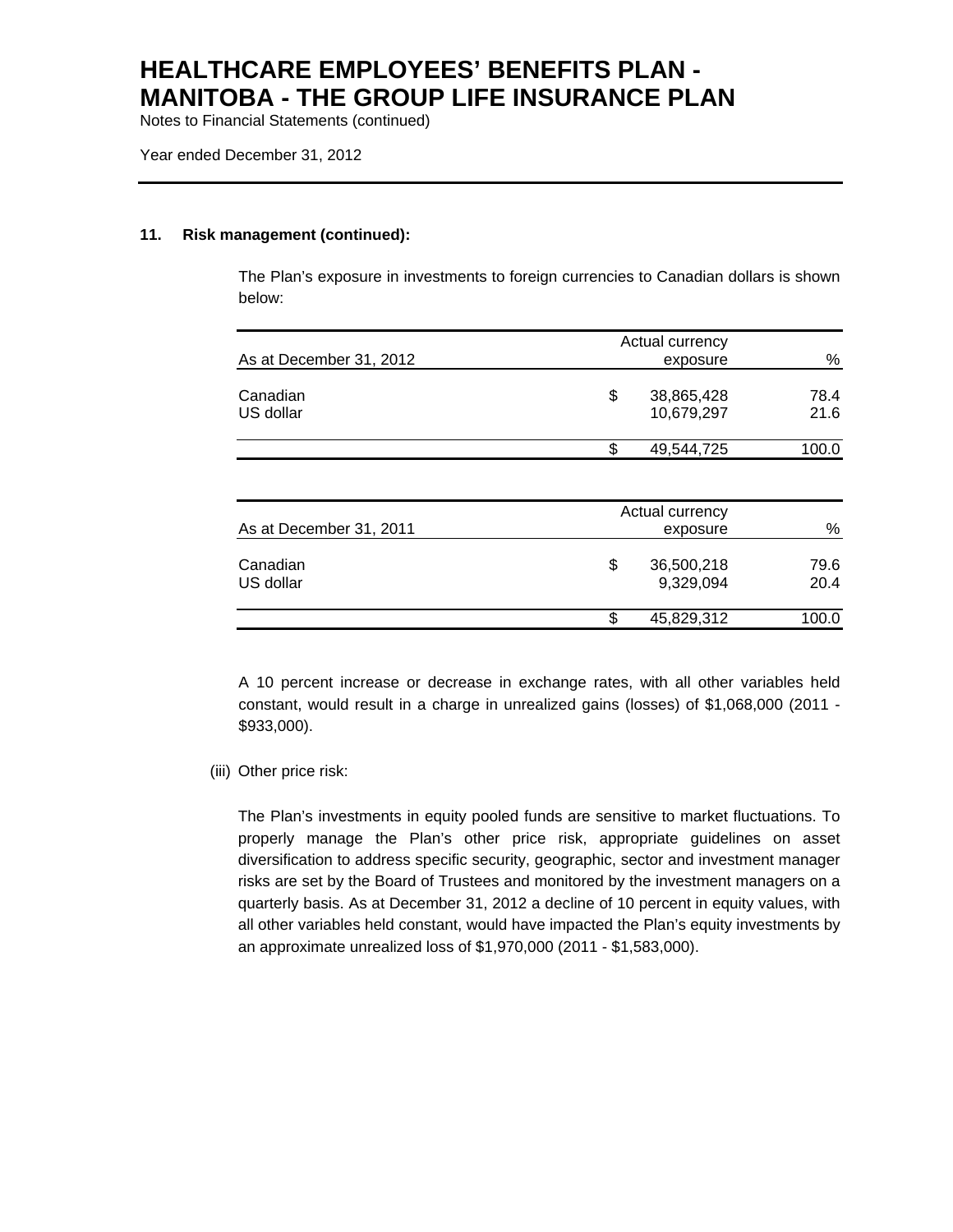Notes to Financial Statements (continued)

Year ended December 31, 2012

#### **11. Risk management (continued):**

(b) Credit risk:

The Plan is exposed to credit risk, which is the risk that a counterparty will be unable to pay amounts in full when due or requested. The Plan's greatest concentration of credit risk is in its fixed income securities. The fair value of the fixed income securities includes consideration of the creditworthiness of the debt issuer. All transactions in listed securities are settled or paid for upon delivery using approved brokers. The risk of default is considered minimal, as payment is made on a purchase once the securities have been received from the broker. For sales transactions, the securities are released once the broker has made payment.

The breakdown of the Plan's bond pooled funds by credit ratings from various rating agencies is presented below:

|                        | 2012             |        | 2011              |         |
|------------------------|------------------|--------|-------------------|---------|
| Credit rating          | Fair value       |        | Fair value        |         |
|                        |                  |        |                   |         |
| AAA                    | \$<br>9,313,310  | 32.3%  | 11,490,799<br>\$. | 40.5%   |
| AA                     | 6,638,007        | 23.0%  | 6,265,904         | 22.1%   |
| A                      | 8,988,893        | 31.2%  | 7,913,930         | 27.9%   |
| <b>BBB</b>             | 1.542.117        | 5.4%   | 2,464,948         | 8.7%    |
| <b>BB</b>              | 144.073          | 0.5%   |                   | $0.0\%$ |
| B                      | 1,519,425        | 5.3%   |                   | $0.0\%$ |
| Not rated              | 218,778          | 0.8%   |                   | $0.0\%$ |
| Short-term investments | 441.119          | 1.5%   | 229,759           | 0.8%    |
|                        | \$<br>28,805,722 | 100.0% | 28,365,340        | 100%    |

Credit risk associated with premiums receivable is minimized due to their nature. Premiums are collected from participating members through the payroll process. No provision for doubtful premiums receivable has been recorded in either 2012 or 2011.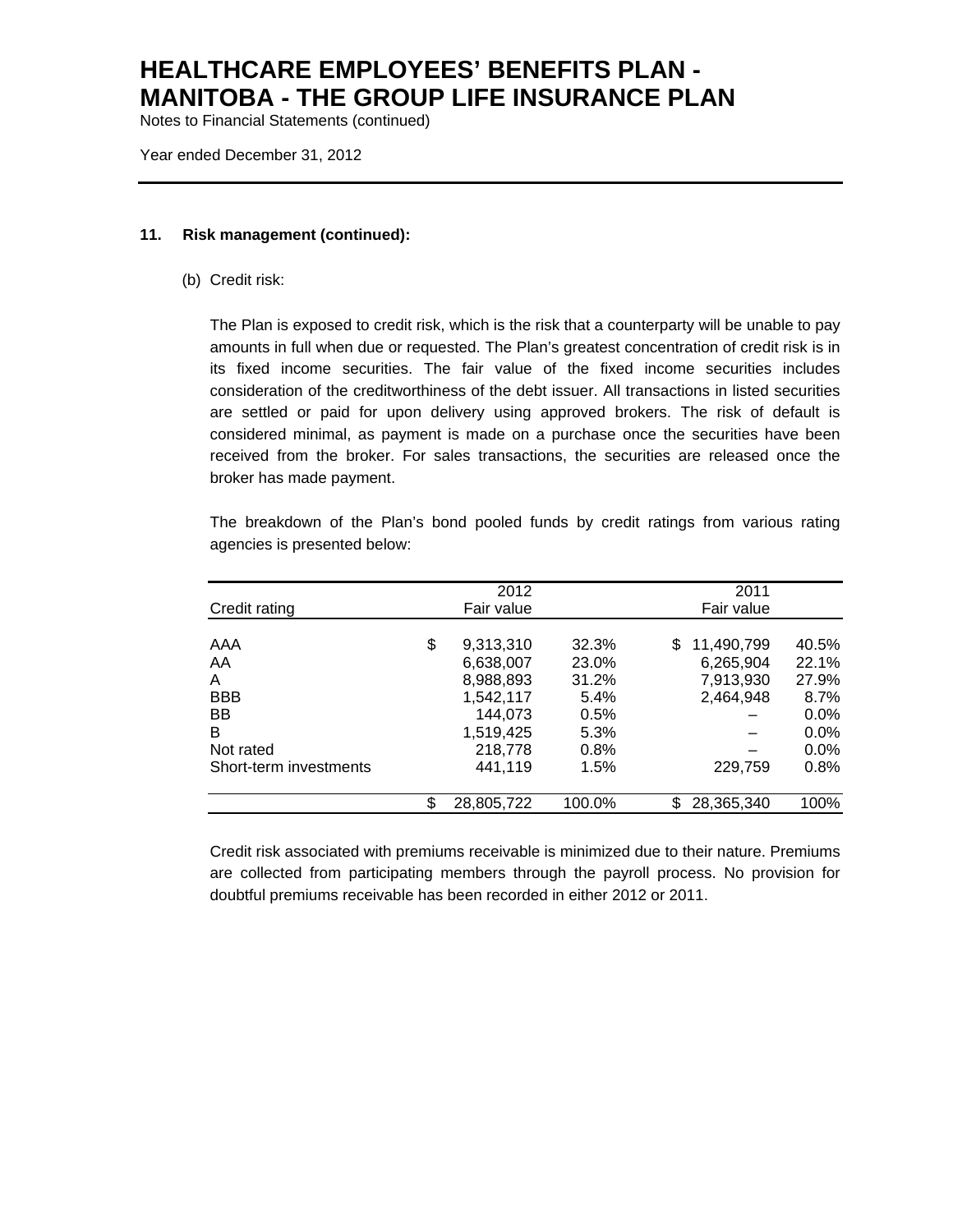Notes to Financial Statements (continued)

Year ended December 31, 2012

#### **11. Risk management (continued):**

(c) Liquidity risk:

Liquidity risk is the possibility that investments of the Plan cannot be readily converted into cash when required. The Plan may be subject to liquidity constraints because of insufficient volume in the markets for the securities of the Plan or other securities may be subject to legal or contractual restrictions on their resale. Liquidity risk is managed by investing the majority of the Plan's assets in investments that are traded in an active market and can be readily disposed. The Plan's claims payable and accrued liabilities and due to Healthcare Employees' Pension Plan - Manitoba balances have contracted maturities of less than one year.

(d) Claims and premiums risk:

The nature of the unpaid claims is such that the establishment of an obligation is based on known facts and interpretation of circumstances, on a case by case basis, and is therefore a complex and dynamic process influenced by a variety of factors.

Consequently, the establishment of obligations and premium rates relies on the judgment and opinions of a number of professionals, on historical precedent and trends, on prevailing legal, economic, social and regulatory trends and on expectations as to future developments. The process of determining premium rates and reserves necessarily involves risks that the actual results will deviate, perhaps substantially, from the best estimates made.

To offset the Plan incurring abnormally high claims experience in any one fiscal period, the Plan has purchased stop loss coverage from The Great-West Life Assurance Company. The stop loss coverage becomes effective when basic life insurance claims paid are in excess of 110 percent of premiums collected in any fiscal year.

### **12. Fair value of financial instruments:**

The fair value of the financial assets and liabilities of the Plan approximates their carrying value due to their short-term nature (except for cash and investments which are stated at fair value, note 3).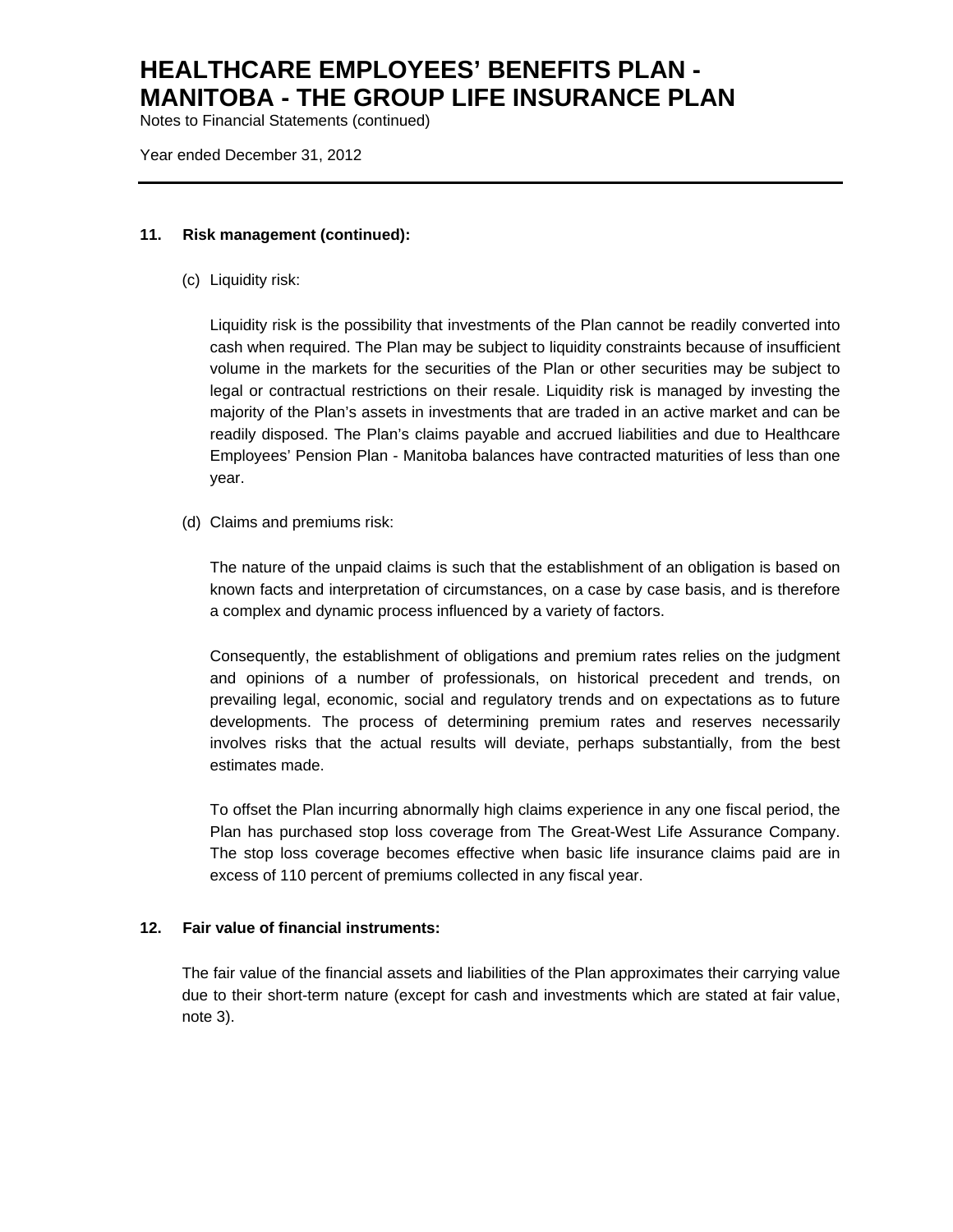Notes to Financial Statements (continued)

Year ended December 31, 2012

### **12. Fair value of financial instruments (continued):**

The Plan's assets which are recorded at fair value are required to be classified into one of three levels, depending on the inputs used for valuation. The hierarchy of inputs is summarized below:

- Level 1 Quoted prices (unadjusted) in active markets for identical assets or liabilities.
- Level 2 Inputs other than quoted prices included in Level 1 that are observable for the asset or liability, either directly (i.e. as prices) or indirectly (i.e. derived from prices).
- Level 3 Inputs for the asset or liability that are not based on observable market data (unobservable inputs).

Changes in valuation methods may result in transfers into or out of an investment's assigned level.

The following is a summary of the classification used as of December 31 in valuing the Plan's investments carried at fair value:

| December 31, 2012                                                            | Level 1                                   | Level 2                       | Level 3         | Total                                                    |
|------------------------------------------------------------------------------|-------------------------------------------|-------------------------------|-----------------|----------------------------------------------------------|
| Cash<br>Equity pooled funds<br>Bond pooled funds<br>Real estate pooled funds | 3,863,669<br>\$.<br>17,977,430<br>223,866 | \$<br>1,724,654<br>28,581,856 | \$<br>1,036,919 | 3,863,669<br>\$<br>19,702,084<br>28,805,722<br>1,036,919 |
|                                                                              | \$22,064,965                              | \$30,306,510                  | \$<br>1,036,919 | \$53,408,394                                             |
|                                                                              |                                           |                               |                 |                                                          |
| December 31, 2011                                                            | Level 1                                   | Level 2                       | Level 3         | Total                                                    |
| Cash<br>Equity pooled funds<br>Bond pooled funds                             | 1,853,813<br>\$<br>17,217,510             | \$<br>246,462<br>28,365,340   | \$              | 1,853,813<br>\$<br>17,463,972<br>28,365,340              |
|                                                                              | \$19,071,323                              | \$28,611,802                  | \$              | \$47,683,125                                             |

There were no transfers between Level 1 and Level 2 in the years ended December 31, 2012 and 2011.